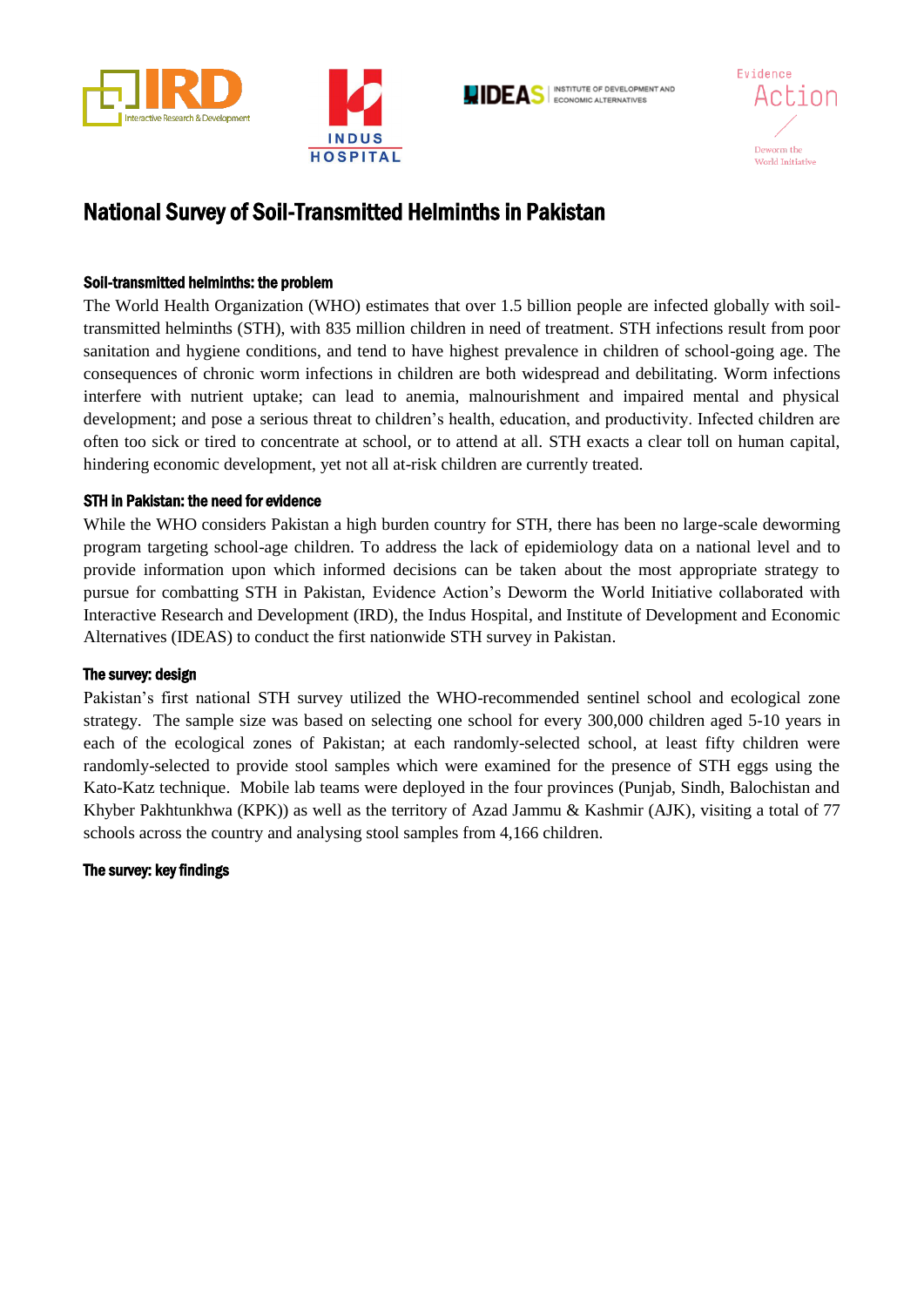The findings from this nationwide survey indicate that STH appears to be focused in selected regions of the country. While the overall weighted prevalence of any form of STH across Pakistan is low (6.9%), there are regions where prevalence is significantly higher. Northern regions of Punjab have high prevalence, with Rawalpindi and Gujrat representing the areas of highest prevalence (56% and 31% respectively). STH is endemic across northern regions of KPK, with the highest prevalence around the district of Swat (37%). Much of the southern region of Pakistan have very low levels of infection, with the notable exception of the Karachi area where prevalence reaches 20%.



All three forms of STH (roundworm, whipworm and hookworm) were identified, although hookworm was identified only at low levels. Following the WHO classification of intensity of infection, the majority of infections were of light intensity. The Northern Dry Mountains was the region with the highest levels of moderate or high intensity infections: 13.6% of the population in this ecological zone had moderate or high roundworm infections; and 1.63% had moderate or high whipworm infections. Overall, 1.25% of the sampled population had moderate or heavy intensity roundworm infections, 0.12% had moderate or heavy intensity whipworm infections, and  $0.1\%$  had moderate or heavy intensity hookworm infections.

#### Recommendations

With a baseline established through this survey, Pakistan now has the opportunity to design a targeted deworming program in at-risk areas. The predictive maps developed by this study will serve to inform programmatic decisions regarding what areas are most in need of treatment. The national survey has identified areas with sufficiently high prevalence of STH to warrant pursuing MDAs. In accordance with WHO-recommended strategies we recommend that annual school-based MDAs should be prioritized in regions of northern Punjab, Islamabad, regions of northern KPK and the vicinity of Karachi. Regions in western GB,



northern FATA and southern AJK also exceed 20% prevalence, so annual school-based MDAs should also be considered in these regions. While the vicinity of Rawalpindi and Islamabad was identified as warranting biannual MDAs, due to the fact the this is a very focalized area and the prevalence only slightly exceeds the WHO threshold of 50%, we recommend commencing annual deworming – this will allow the authorities in that region to learn how to plan and conduct deworming campaigns, and if needed, biannual strategies can be considered in the future. Following WHO treatment thresholds, the number of administrative units identified